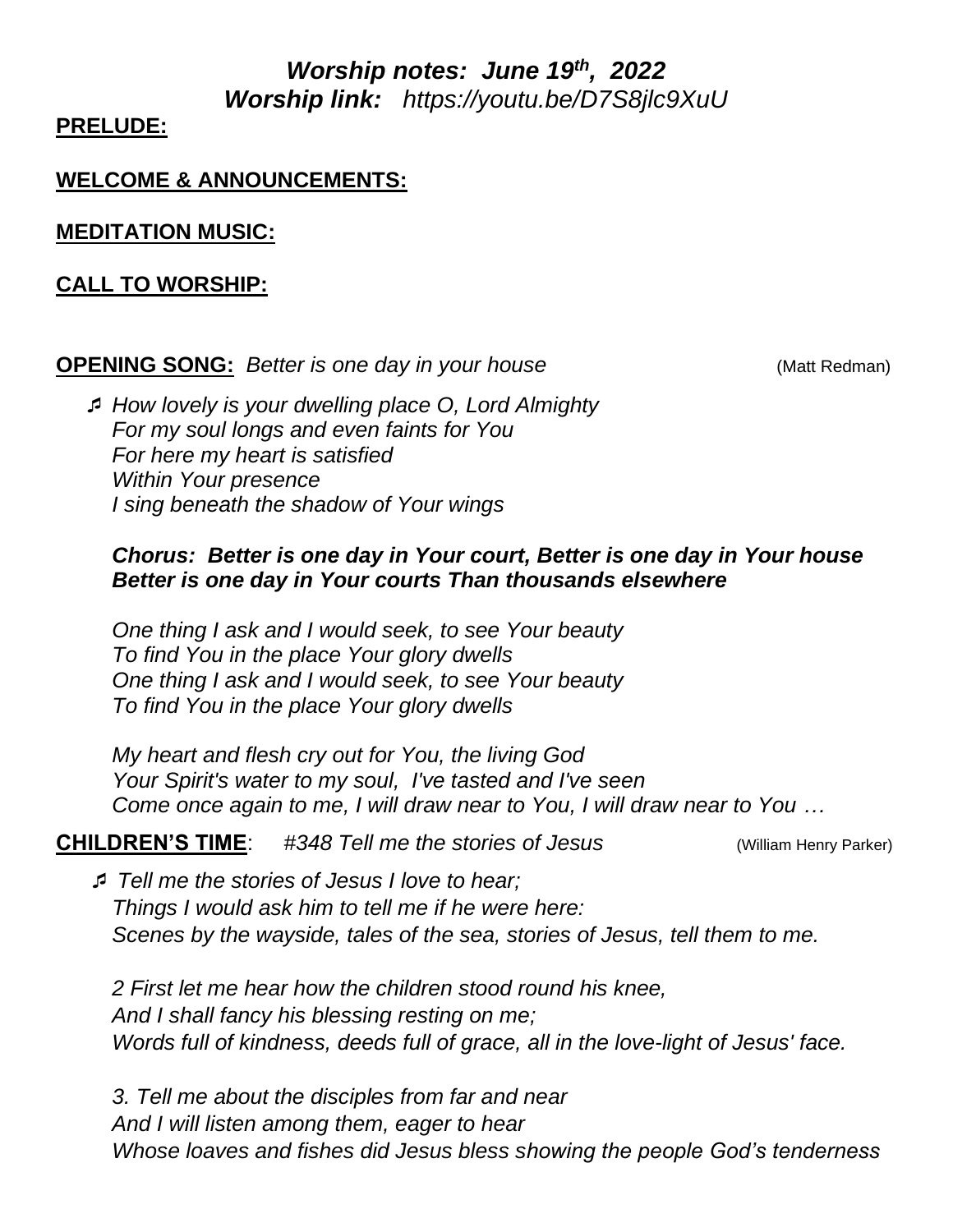**SCRIPTURE**: Micah 6:8; John (selected verses about Andrew) Reader: Iain McNicol

## *This is the word of the Lord - …thanks be to God.*

### **PRAYERS:** #748 Lord of all hopefulness (Jan Struther)

Loving God, we are so grateful for all the men in our lives

 *Lord of all hopefulness, Lord of all joy, Whose trust, ever child-like, no cares can destroy, Be there at our waking, and give us, we pray, Your bliss in our hearts, Lord, at the break of the day.*

We thank you for all that the men in our lives give to us -

 *Lord of all eagerness, Lord of all faith, Whose strong hands were skilled at the plane and the lathe, Be there at our labors, and give us, we pray, Your strength in our hearts, Lord, at the noon of the day.*

Hear us as we bring before you our prayers today. We have concerns...

 *Lord of all kindliness, Lord of all grace, Your hands swift to welcome, your arms to embrace, Be there at our homing, and give us, we pray, Your love in our hearts, Lord, at the eve of the day.*

Thank you our Eternal Father, who Jesus taught us to call Abba,

 *Lord of all gentleness, Lord of all calm, Whose voice is contentment, whose presence is balm, Be there at our sleeping, and give us, we pray, Your peace in our hearts, Lord, at the end of the day.*

# **LORD'S PRAYER & ASSURANCE OF FORGIVENESS:**

# **DEDICATION OF OUR OFFERINGS***: Glory to God*

**MESSAGE:** *"Living in kindness"*